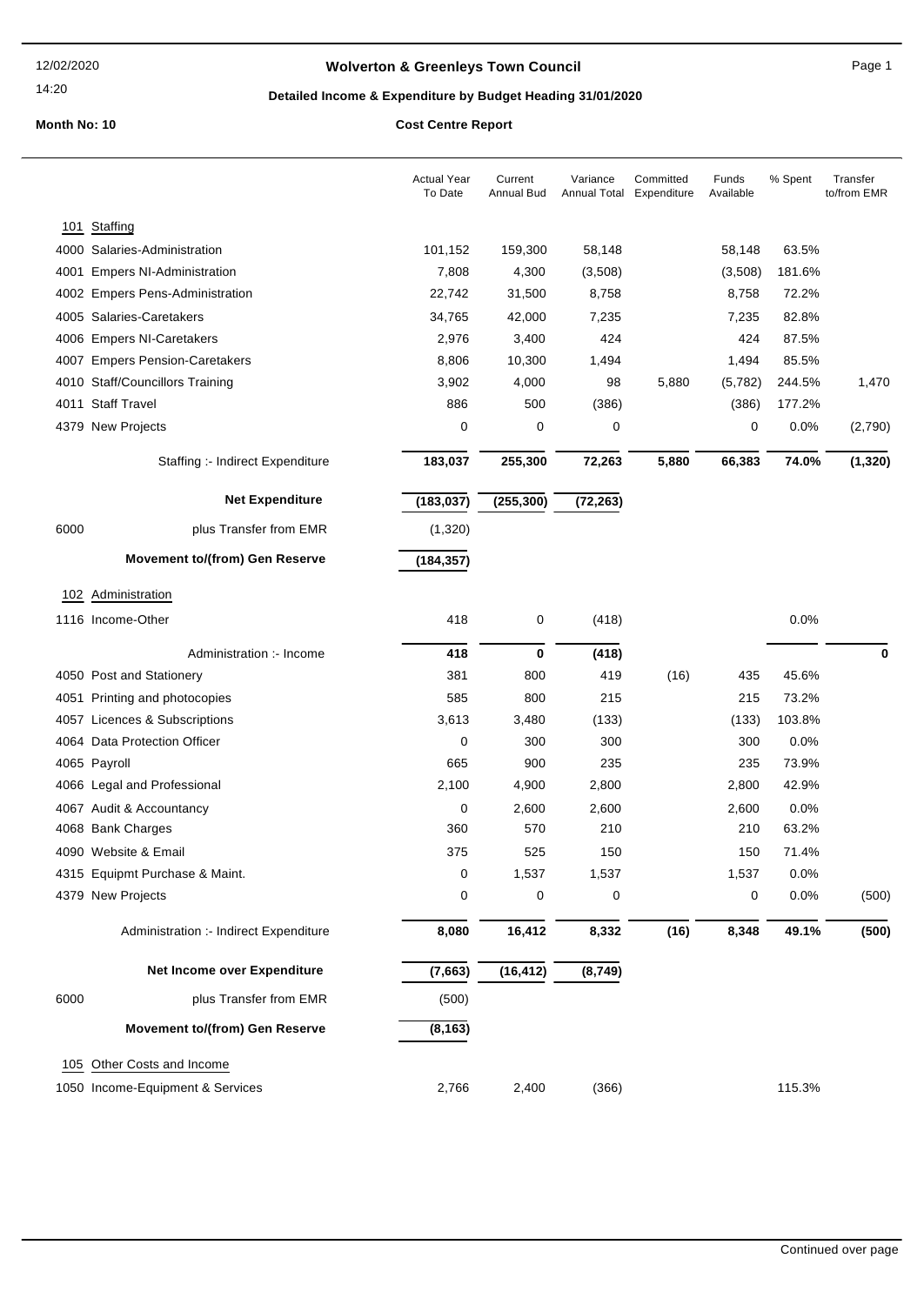### 12/02/2020

### 14:20

## **Wolverton & Greenleys Town Council** Manual Page 2

# **Detailed Income & Expenditure by Budget Heading 31/01/2020**

|          |                                           | <b>Actual Year</b><br>To Date | Current<br><b>Annual Bud</b> | Variance<br>Annual Total | Committed<br>Expenditure | Funds<br>Available | % Spent | Transfer<br>to/from EMR |
|----------|-------------------------------------------|-------------------------------|------------------------------|--------------------------|--------------------------|--------------------|---------|-------------------------|
|          | 1176 Precept Received                     | 412,081                       | 412,081                      | (0)                      |                          |                    | 100.0%  | 665                     |
|          | 1177 Council Tax Support Grant            | 40,868                        | 40,868                       | 0                        |                          |                    | 100.0%  |                         |
|          | 1190 Interest Received                    | 1,541                         | 900                          | (641)                    |                          |                    | 171.2%  |                         |
|          | 1191 Lamit Property Fund                  | 4,166                         | 0                            | (4, 166)                 |                          |                    | 0.0%    |                         |
|          | Other Costs and Income :- Income          | 461,422                       | 456,249                      | (5, 174)                 |                          |                    | 101.1%  | 665                     |
|          | <b>Net Income</b>                         | 461,422                       | 456,249                      | (5, 174)                 |                          |                    |         |                         |
| 6001     | less Transfer to EMR                      | 665                           |                              |                          |                          |                    |         |                         |
|          | <b>Movement to/(from) Gen Reserve</b>     | 460,758                       |                              |                          |                          |                    |         |                         |
| 201      | <b>Town Hall-Running</b>                  |                               |                              |                          |                          |                    |         |                         |
|          | 1000 Rent from Tenants                    | 16,931                        | 20,000                       | 3,069                    |                          |                    | 84.7%   |                         |
|          | 1007 Internet recharges                   | 0                             | 540                          | 540                      |                          |                    | 0.0%    |                         |
|          | 1010 Library Recharges                    | 7,000                         | 7,000                        | 0                        |                          |                    | 100.0%  |                         |
|          | 1110 Income-Meeting Room                  | 1,000                         | 500                          | (500)                    |                          |                    | 200.0%  |                         |
|          | 1115 Income-Photocopying                  | 339                           | 300                          | (39)                     |                          |                    | 113.0%  |                         |
|          | 1116 Income-Other                         | 1,701                         | 0                            | (1,701)                  |                          |                    | 0.0%    |                         |
|          | Town Hall-Running :- Income               | 26,971                        | 28,340                       | 1,369                    |                          |                    | 95.2%   | 0                       |
|          | 4058 IT Costs                             | 7,559                         | 3,600                        | (3,959)                  |                          | (3,959)            | 210.0%  | 2,430                   |
|          | 4100 Rates                                | 5,897                         | 6,200                        | 303                      |                          | 303                | 95.1%   |                         |
|          | 4101 Water Charges                        | 278                           | 400                          | 122                      |                          | 122                | 69.5%   |                         |
| 4110 Gas |                                           | 1,509                         | 2,000                        | 491                      |                          | 491                | 75.4%   |                         |
|          | 4111 Electricity                          | 2,957                         | 4,325                        | 1,368                    |                          | 1,368              | 68.4%   |                         |
|          | 4115 Telephone                            | 1,467                         | 1,300                        | (167)                    |                          | (167)              | 112.9%  |                         |
|          | 4116 Internet                             | 488                           | 630                          | 142                      |                          | 142                | 77.5%   |                         |
|          | 4120 Town Hall-Minor Expenses             | 713                           | 1,500                        | 787                      |                          | 787                | 47.6%   | 240                     |
|          | 4125 Town Hall-Maintenance                | 3,457                         | 2,000                        | (1, 457)                 | 608                      | (2,065)            | 203.2%  | 197                     |
|          | 4126 Cleaning                             | 3,677                         | 3,800                        | 123                      |                          | 123                | 96.8%   |                         |
|          | 4128 Town Hall-Security                   | 1,482                         | 1,500                        | 18                       | 323                      | (305)              | 120.3%  |                         |
|          | 4140 PWLB-Repayments                      | 40,953                        | 41,000                       | 47                       |                          | 47                 | 99.9%   |                         |
|          | 4315 Equipmt Purchase & Maint.            | 1,146                         | 1,463                        | 317                      |                          | 317                | 78.4%   |                         |
|          | Town Hall-Running :- Indirect Expenditure | 71,584                        | 69,718                       | (1,866)                  | 931                      | (2,796)            | 104.0%  | 2,867                   |
|          | Net Income over Expenditure               | (44, 612)                     | (41, 378)                    | 3,234                    |                          |                    |         |                         |
| 6000     | plus Transfer from EMR                    | 2,867                         |                              |                          |                          |                    |         |                         |
|          | Movement to/(from) Gen Reserve            | (41, 746)                     |                              |                          |                          |                    |         |                         |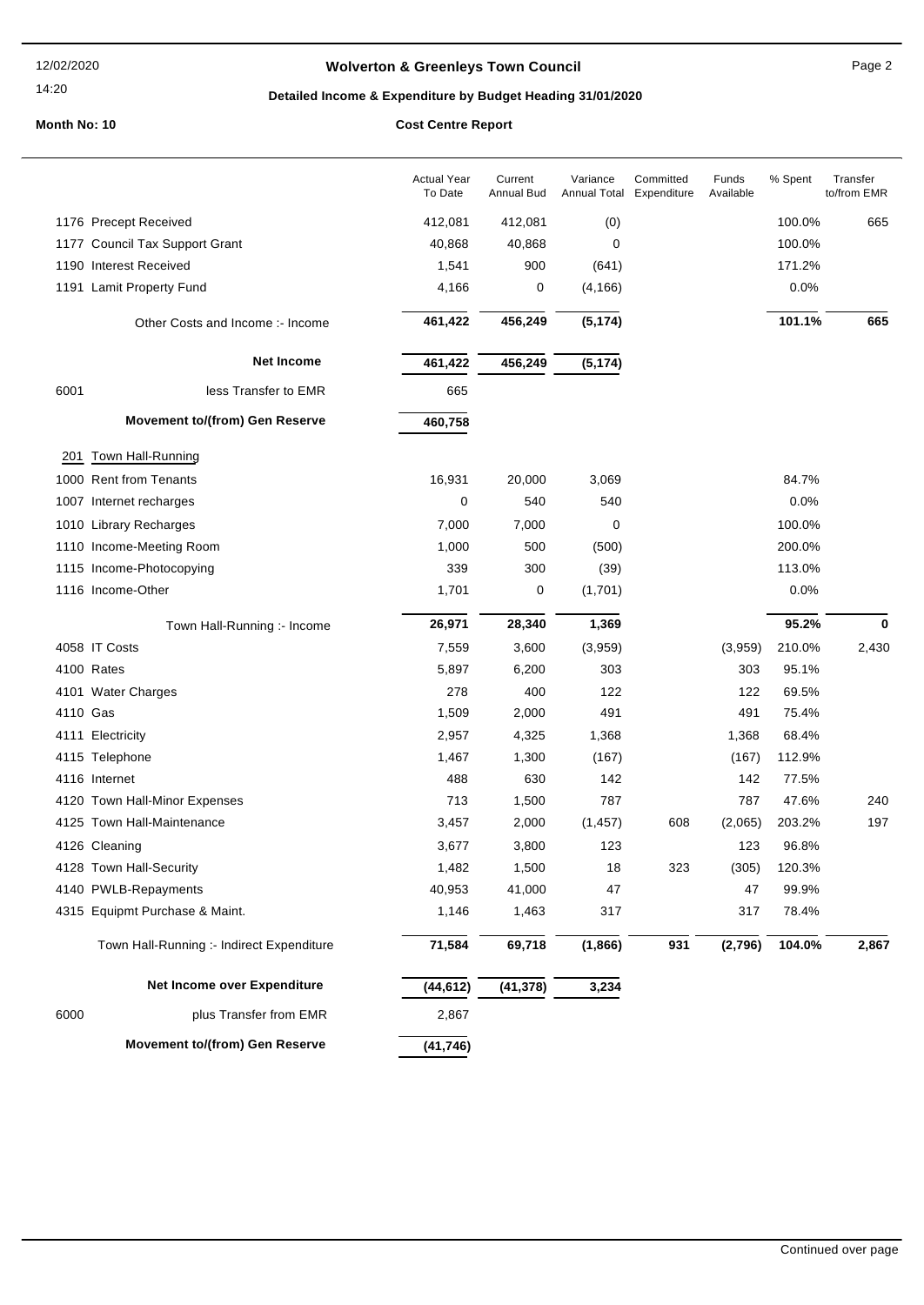### 12/02/2020

# 14:20

## **Wolverton & Greenleys Town Council** Manual Page 3

## **Detailed Income & Expenditure by Budget Heading 31/01/2020**

|      |                                            | <b>Actual Year</b><br>To Date | Current<br>Annual Bud | Variance    | Committed<br>Annual Total Expenditure | Funds<br>Available | % Spent | Transfer<br>to/from EMR |
|------|--------------------------------------------|-------------------------------|-----------------------|-------------|---------------------------------------|--------------------|---------|-------------------------|
| 202  | Town Hall-Projects                         |                               |                       |             |                                       |                    |         |                         |
|      | 4315 Equipmt Purchase & Maint.             | 1,415                         | 0                     | (1, 415)    |                                       | (1, 415)           | 0.0%    | 1,415                   |
|      | Town Hall-Projects :- Indirect Expenditure | 1,415                         | $\bf{0}$              | (1, 415)    | $\bf{0}$                              | (1, 415)           |         | 1,415                   |
|      | <b>Net Expenditure</b>                     | (1, 415)                      | 0                     | 1,415       |                                       |                    |         |                         |
| 6000 | plus Transfer from EMR                     | 1,415                         |                       |             |                                       |                    |         |                         |
|      | <b>Movement to/(from) Gen Reserve</b>      | 0                             |                       |             |                                       |                    |         |                         |
| 203  | <b>Leased Assets</b>                       |                               |                       |             |                                       |                    |         |                         |
|      | 1116 Income-Other                          | 561                           | 500                   | (61)        |                                       |                    | 112.2%  |                         |
|      | Leased Assets :- Income                    | 561                           | 500                   |             |                                       |                    | 112.2%  | 0                       |
|      | 4152 Greenleys Depot                       | 1,896                         | 2,800                 | (61)<br>904 |                                       | 904                | 67.7%   |                         |
|      | 4153 Water Tower                           | 651                           | 3,000                 | 2,349       | 231                                   | 2,118              | 29.4%   |                         |
|      | 4155 Urban Farm                            | 982                           | 500                   | (482)       |                                       | (482)              | 196.4%  |                         |
|      | Leased Assets :- Indirect Expenditure      | 3,529                         | 6,300                 | 2,771       | 231                                   | 2,540              | 59.7%   | 0                       |
|      | Net Income over Expenditure                | (2,967)                       | (5,800)               | (2,833)     |                                       |                    |         |                         |
|      | 210 Allotments                             |                               |                       |             |                                       |                    |         |                         |
|      | 1020 Community Orchard                     | 23                            | 58                    | 35          |                                       |                    | 40.4%   |                         |
|      | 1021 Hodge Furze                           | 328                           | 200                   | (128)       |                                       |                    | 164.2%  |                         |
|      | 1022 Old Wolverton                         | 903                           | 706                   | (197)       |                                       |                    | 127.9%  |                         |
|      | 1023 Stacey Hill                           | 4,211                         | 5,809                 | 1,598       |                                       |                    | 72.5%   |                         |
|      | Allotments :- Income                       | 5,466                         | 6,773                 | 1,307       |                                       |                    | 80.7%   | 0                       |
|      | 4400 General Allotment Costs               | 8,839                         | 0                     | (8, 839)    |                                       | (8,839)            | 0.0%    | 8,410                   |
|      | 4405 Stacey Hill Expenses                  | 1,375                         | 1,375                 | (0)         |                                       | (0)                | 100.0%  |                         |
|      | 4406 Hodge Furze                           | 3,663                         | 540                   | (3, 123)    |                                       | (3, 123)           | 678.4%  | 3,123                   |
|      | 4407 Old Wolverton                         | 715                           | 484                   | (231)       |                                       | (231)              | 147.7%  | 502                     |
|      | 4408 Orchard Allotments                    | 159                           | 350                   | 191         |                                       | 191                | 45.3%   | 19                      |
|      | Allotments :- Indirect Expenditure         | 14,750                        | 2,749                 | (12,001)    | $\boldsymbol{0}$                      | (12,001)           | 536.6%  | 12,055                  |
|      | Net Income over Expenditure                | (9, 284)                      | 4,024                 | 13,308      |                                       |                    |         |                         |
| 6000 | plus Transfer from EMR                     | 12,055                        |                       |             |                                       |                    |         |                         |
|      | <b>Movement to/(from) Gen Reserve</b>      | 2,770                         |                       |             |                                       |                    |         |                         |
| 301  | <b>Community Grants</b>                    |                               |                       |             |                                       |                    |         |                         |
|      | 1116 Income-Other                          | 83                            | 0                     | (83)        |                                       |                    | 0.0%    |                         |
|      | 1117 Income-Grants                         | 7,341                         | 0                     | (7, 341)    |                                       |                    | 0.0%    | 8,963                   |
|      | Community Grants :- Income                 | 7,425                         | 0                     | (7, 425)    |                                       |                    |         | 8,963                   |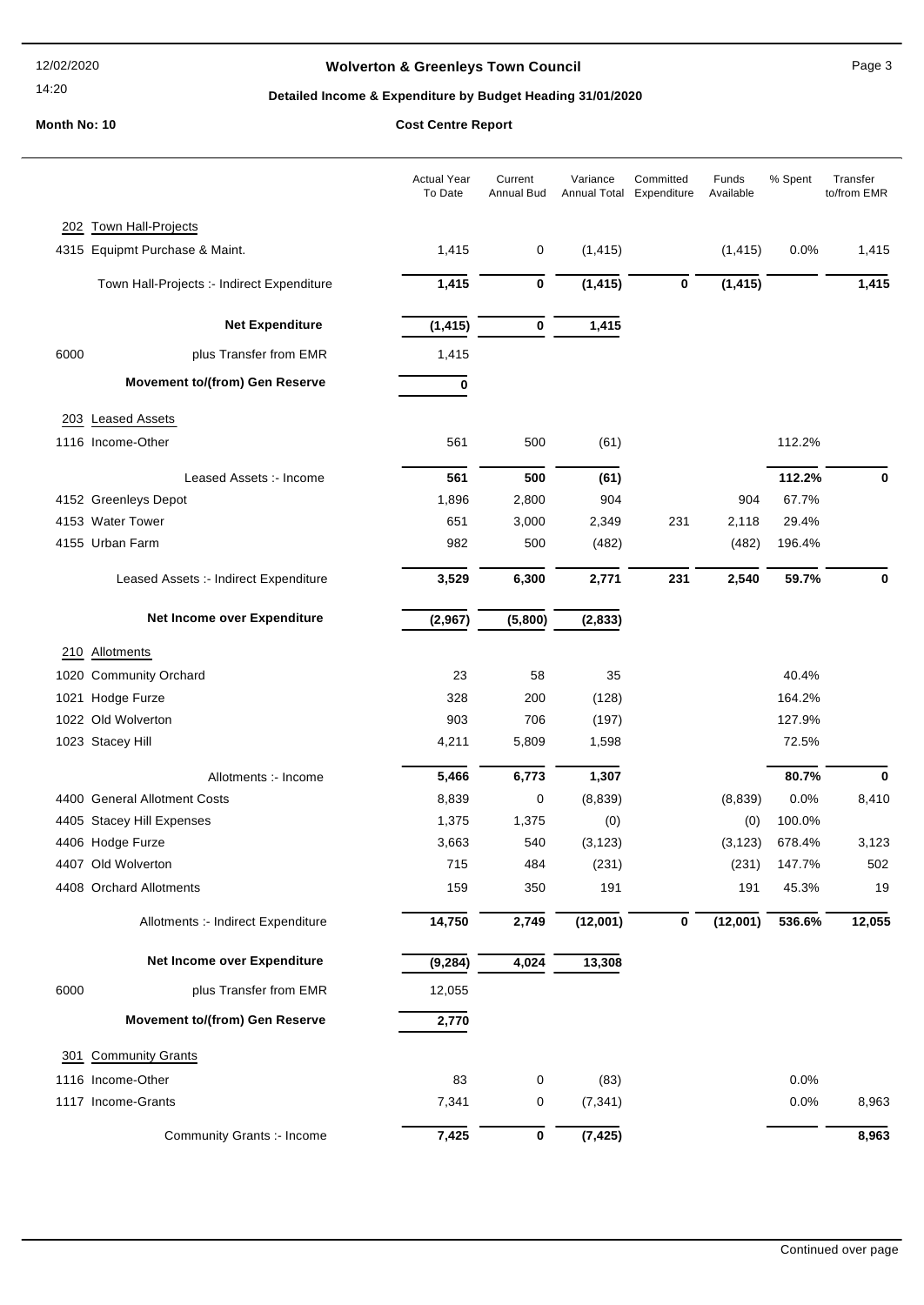### 12/02/2020

### 14:20

## **Wolverton & Greenleys Town Council Contract Contract Contract Page 4**

# **Detailed Income & Expenditure by Budget Heading 31/01/2020**

|          |                                                 | <b>Actual Year</b><br>To Date | Current<br>Annual Bud | Variance<br>Annual Total Expenditure | Committed | Funds<br>Available | % Spent | Transfer<br>to/from EMR |
|----------|-------------------------------------------------|-------------------------------|-----------------------|--------------------------------------|-----------|--------------------|---------|-------------------------|
|          | 4200 Remembrance                                | 692                           | 900                   | 208                                  | 250       | (42)               | 104.7%  |                         |
|          | 4201 Grants                                     | 6,577                         | 8,000                 | 1,423                                | 3,420     | (1,997)            | 125.0%  |                         |
| 4207 CAB |                                                 | 3,870                         | 7,500                 | 3,630                                |           | 3,630              | 51.6%   |                         |
|          | <b>Community Grants :- Indirect Expenditure</b> | 11,139                        | 16,400                | 5,261                                | 3,670     | 1,591              | 90.3%   | 0                       |
|          | Net Income over Expenditure                     | (3,715)                       | (16, 400)             | (12, 685)                            |           |                    |         |                         |
| 6001     | less Transfer to EMR                            | 8,963                         |                       |                                      |           |                    |         |                         |
|          | <b>Movement to/(from) Gen Reserve</b>           | (12, 678)                     |                       |                                      |           |                    |         |                         |
| 305      | <b>Community Projects</b>                       |                               |                       |                                      |           |                    |         |                         |
|          | 1002 BIB income                                 | 425                           | 0                     | (425)                                |           |                    | 0.0%    |                         |
|          | 1100 Income-Newsletter & Adverts                | 3,393                         | 3,600                 | 207                                  |           |                    | 94.3%   |                         |
|          | 1116 Income-Other                               | 363                           | 0                     | (363)                                |           |                    | 0.0%    | 650                     |
|          | 1125 Hodge Lea Meeting Place                    | 5,716                         | 4,500                 | (1, 216)                             |           |                    | 127.0%  |                         |
|          | Community Projects :- Income                    | 9,897                         | 8,100                 | (1,797)                              |           |                    | 122.2%  | 650                     |
|          | 4273 MK12 Partnership                           | $\mathbf 0$                   | 0                     | 0                                    | 90        | (90)               | 0.0%    |                         |
|          | <b>Community Projects :- Direct Expenditure</b> | $\bf{0}$                      | $\bf{0}$              | 0                                    | 90        | (90)               |         | $\bf{0}$                |
| 4209 BIB |                                                 | 3,418                         | 2,500                 | (918)                                | 102       | (1,019)            | 140.8%  | 676                     |
|          | 4230 Floodlight Running Costs                   | 253                           | 375                   | 122                                  |           | 122                | 67.4%   |                         |
| 4231     | Digital Inclusion                               | 3,352                         | 2,000                 | (1, 352)                             | 1,410     | (2,762)            | 238.1%  |                         |
|          | 4235 Newsletter Costs                           | 16,156                        | 17,700                | 1,544                                | 640       | 904                | 94.9%   |                         |
|          | 4247 Public Meetings                            | $\mathbf 0$                   | 200                   | 200                                  |           | 200                | 0.0%    |                         |
|          | 4261 Hodge Lea Meeting Place                    | 13,786                        | 4,500                 | (9, 286)                             | 141       | (9, 427)           | 309.5%  | 230                     |
|          | 4262 Hodge Lea Croft Improvements               | 0                             | 20,000                | 20,000                               |           | 20,000             | 0.0%    |                         |
|          | 4263 Greenleys Community Garden                 | 6,390                         | 0                     | (6, 390)                             | (1,025)   | (5,365)            | 0.0%    |                         |
|          | 4315 Equipmt Purchase & Maint.                  | 29                            | 0                     | (29)                                 |           | (29)               | 0.0%    | 29                      |
|          | 4379 New Projects                               | 1,161                         | 1,400                 | 239                                  |           | 239                | 82.9%   | 1,117                   |
|          | Community Projects :- Indirect Expenditure      | 44,544                        | 48,675                | 4,131                                | 1,268     | 2,863              | 94.1%   | 2,052                   |
|          | Net Income over Expenditure                     | (34, 647)                     | (40, 575)             | (5,928)                              |           |                    |         |                         |
| 6000     | plus Transfer from EMR                          | 2,052                         |                       |                                      |           |                    |         |                         |
| 6001     | less Transfer to EMR                            | 650                           |                       |                                      |           |                    |         |                         |
|          | <b>Movement to/(from) Gen Reserve</b>           | (33, 245)                     |                       |                                      |           |                    |         |                         |
|          | 310 Community Events                            |                               |                       |                                      |           |                    |         |                         |
|          | 1105 Income-Twinning                            | 0                             | 1,000                 | 1,000                                |           |                    | 0.0%    |                         |
|          | 1106 Income - Fireworks                         | 1,247                         | 2,300                 | 1,053                                |           |                    | 54.2%   |                         |
|          | 1108 Income-New projects                        | 70                            | 0                     | (70)                                 |           |                    | 0.0%    |                         |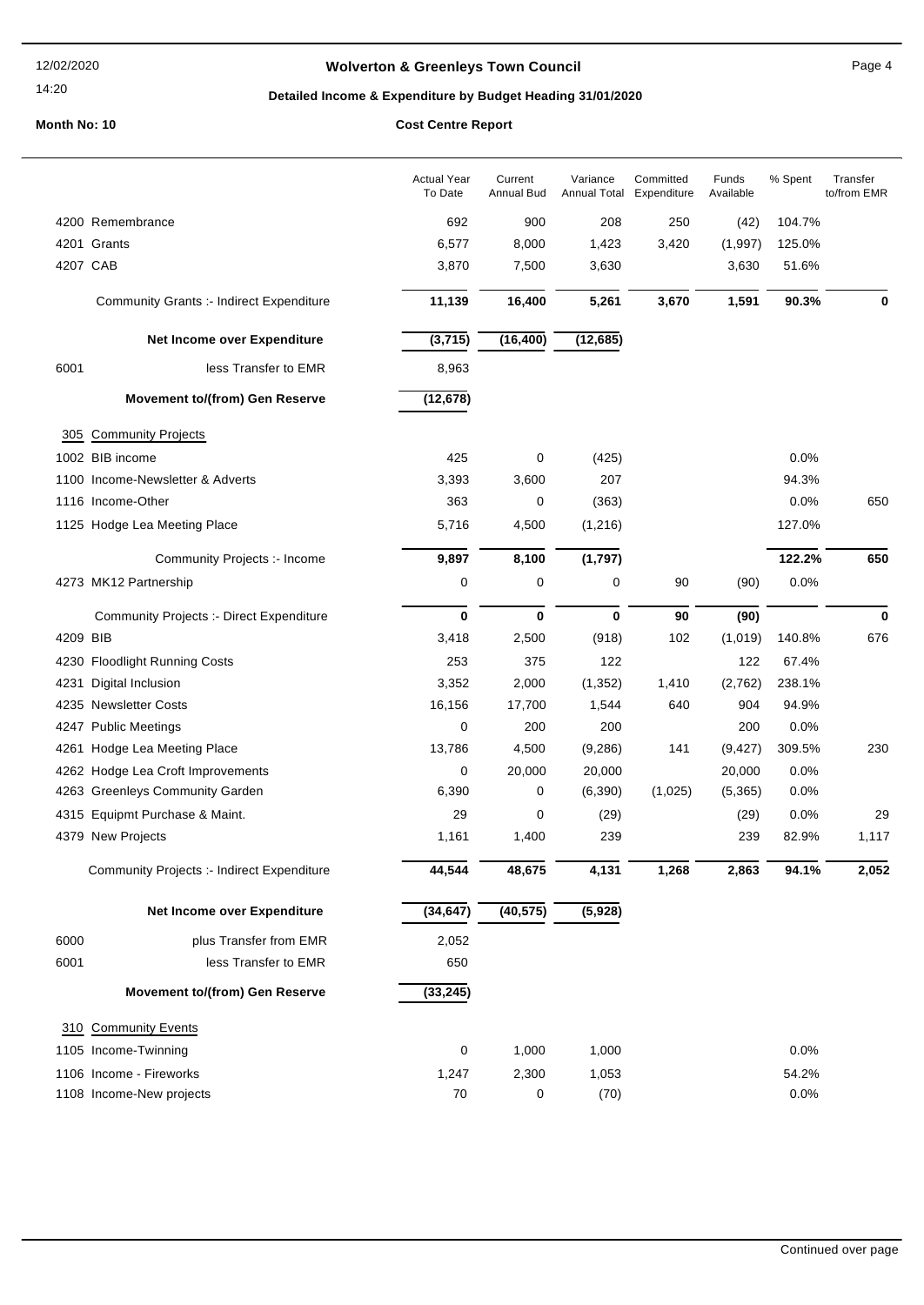14:20

## **Wolverton & Greenleys Town Council Page 5** Page 5

## **Detailed Income & Expenditure by Budget Heading 31/01/2020**

|      |                                                 | <b>Actual Year</b><br>To Date | Current<br><b>Annual Bud</b> | Variance<br>Annual Total | Committed<br>Expenditure | Funds<br>Available | % Spent | Transfer<br>to/from EMR |
|------|-------------------------------------------------|-------------------------------|------------------------------|--------------------------|--------------------------|--------------------|---------|-------------------------|
|      | 1109 Income - Summer Festival                   | 590                           | 0                            | (590)                    |                          |                    | 0.0%    |                         |
|      | 1116 Income-Other                               | 11,252                        | 10,500                       | (752)                    |                          |                    | 107.2%  |                         |
|      | Community Events :- Income                      | 13,159                        | 13,800                       | 641                      |                          |                    | 95.4%   | 0                       |
|      | 4274 Summer Festival                            | 5,224                         | 5,000                        | (224)                    | 1,451                    | (1,675)            | 133.5%  | 10                      |
|      | 4275 Town Twinning                              | 1,339                         | 2,000                        | 661                      |                          | 661                | 66.9%   | 249                     |
|      | 4277 Fireworks                                  | 7,822                         | 10,000                       | 2,178                    | 155                      | 2,022              | 79.8%   |                         |
|      | 4278 Lantern Festival                           | 5,149                         | 5,140                        | (9)                      |                          | (9)                | 100.2%  |                         |
|      | 4279 Play/Youth, Young Pple, Arts&Des           | 0                             | 500                          | 500                      |                          | 500                | 0.0%    |                         |
|      | 4379 New Projects                               | 900                           | 0                            | (900)                    |                          | (900)              | 0.0%    |                         |
|      | <b>Community Events :- Indirect Expenditure</b> | 20,435                        | 22,640                       | 2,205                    | 1,606                    | 599                | 97.4%   | 259                     |
|      | Net Income over Expenditure                     | (7, 276)                      | (8, 840)                     | (1, 564)                 |                          |                    |         |                         |
| 6000 | plus Transfer from EMR                          | 259                           |                              |                          |                          |                    |         |                         |
|      | <b>Movement to/(from) Gen Reserve</b>           | (7, 017)                      |                              |                          |                          |                    |         |                         |
| 401  | <b>Town Upkeep</b>                              |                               |                              |                          |                          |                    |         |                         |
|      | 1116 Income-Other                               | 1,992                         | 0                            | (1,992)                  |                          |                    | 0.0%    |                         |
|      | Town Upkeep :- Income                           | 1,992                         | $\bf{0}$                     | (1, 992)                 |                          |                    |         | 0                       |
|      | 4302 Dog Waste Collection                       | 8,158                         | 10,112                       | 1,954                    |                          | 1,954              | 80.7%   |                         |
|      | 4310 Caretaker Costs                            | 254                           | 100                          | (154)                    | 133                      | (288)              | 387.6%  | 234                     |
|      | 4315 Equipmt Purchase & Maint.                  | 56,911                        | 0                            | (56, 911)                |                          | (56, 911)          | 0.0%    | 56,063                  |
|      | 4316 Planting                                   | 12,100                        | 13,160                       | 1,060                    |                          | 1,060              | 91.9%   |                         |
|      | 4319 Weed Machine Operation                     | 641                           | 0                            | (641)                    | 1                        | (642)              | 0.0%    |                         |
|      | 4320 Vehicle Running Costs                      | 2,308                         | 2,000                        | (308)                    |                          | (308)              | 115.4%  | 166                     |
|      | 4379 New Projects                               | 6,092                         | 0                            | (6,092)                  | 62                       | (6, 155)           | 0.0%    | 6,020                   |
|      | Town Upkeep :- Indirect Expenditure             | 86,465                        | 25,372                       | (61, 093)                | 197                      | (61, 290)          | 341.6%  | 62,484                  |
|      | Net Income over Expenditure                     | (84, 473)                     | (25, 372)                    | 59,101                   |                          |                    |         |                         |
| 6000 | plus Transfer from EMR                          | 62,484                        |                              |                          |                          |                    |         |                         |
|      | <b>Movement to/(from) Gen Reserve</b>           | (21, 989)                     |                              |                          |                          |                    |         |                         |
| 405  | <b>Town Upkeep-Projects</b>                     |                               |                              |                          |                          |                    |         |                         |
|      | 4370 Christmas Lights                           | 10,633                        | 16,000                       | 5,367                    | 1,972                    | 3,396              | 78.8%   |                         |
|      | 4379 New Projects                               | 17,601                        | 8,600                        | (9,001)                  | 90                       | (9,091)            | 205.7%  | 14,743                  |
|      | 4385 Bloomer Siting & Town Trail                | 936                           | 0                            | (936)                    |                          | (936)              | 0.0%    | 936                     |
|      | Town Upkeep-Projects :- Indirect Expenditure    | 29,170                        | 24,600                       | (4, 570)                 | 2,062                    | (6, 631)           | 127.0%  | 15,679                  |
|      | <b>Net Expenditure</b>                          | (29, 170)                     | (24,600)                     | 4,570                    |                          |                    |         |                         |
| 6000 | plus Transfer from EMR                          | 15,679                        |                              |                          |                          |                    |         |                         |
|      | <b>Movement to/(from) Gen Reserve</b>           | (13, 491)                     |                              |                          |                          |                    |         |                         |